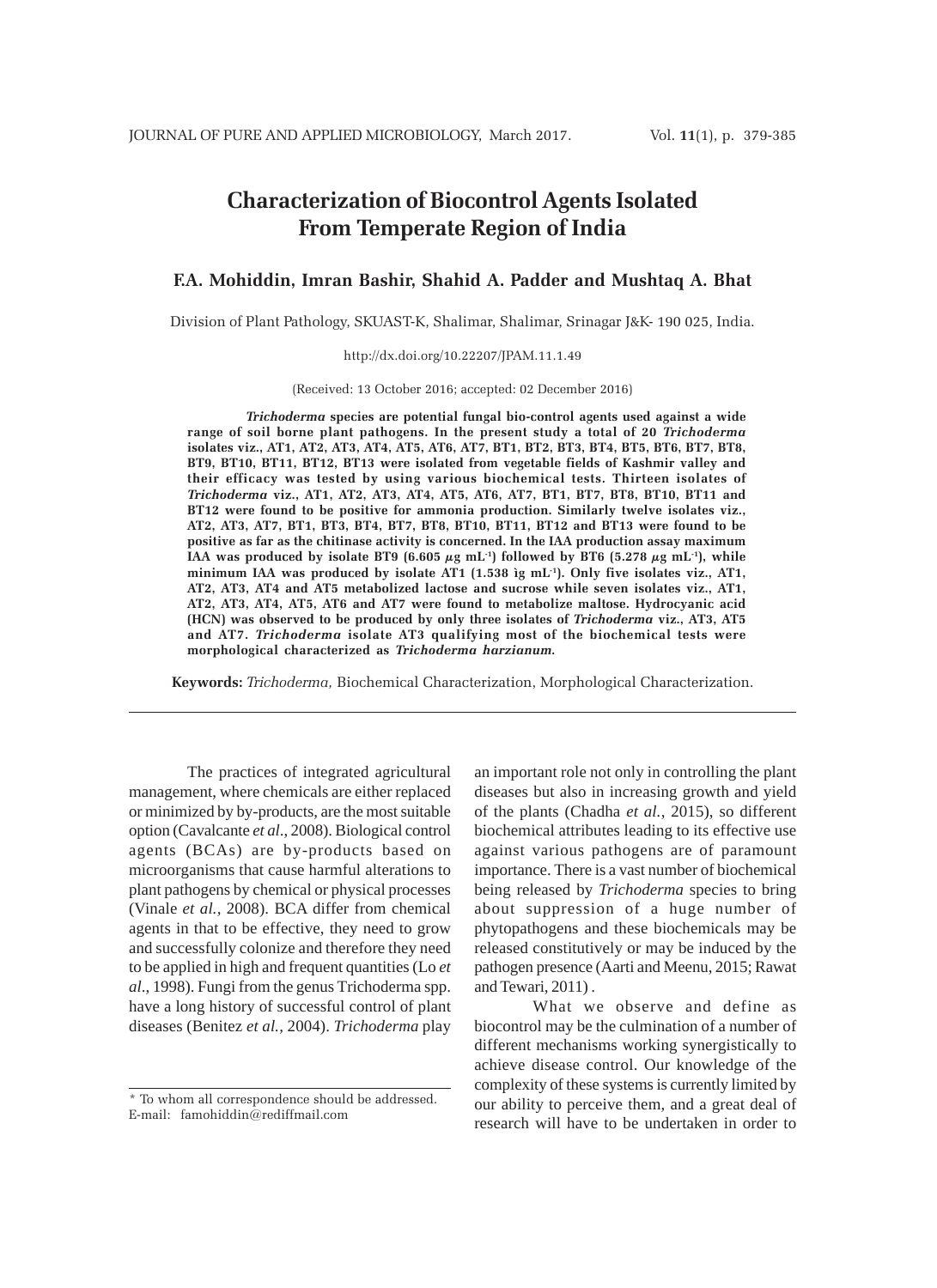fathom exactly what is taking place during the biocontrol process. As with so many other aspects of science, basic knowledge about the mechanisms involved in the biocontrol process will be of immense value to that intent on developing new methods for utilizing biocontrol agents. With this aim present study was undertaken to study the various biochemicals involved in the process of plant growth promotion by *Trichoderma* species.

### **MATERIALS AND METHODS**

#### **Sample Collection**

Rhizospheric soil samples were collected from various commercially grown chilli fields and kitchen gardens of district Anantnag (Bangidar, BagiWanpoh, Danter, Harnag) and Baramulla (Delina, Arampora, Palhalan and Johama) of Kashmir valley. Twenty (20) samples from each district were randomly collected, out of which 10 were taken from commercially grown chilli fields and 10 from local kitchen gardens.

#### **Biochemical Characterization**

*Trichoderma* species isolated from soil samples were characterized for carbohydrate metabolization (Bakker and Schipper, 1987), phosphate solubilization (Pikovskaya, 1948), ammonia (Bakker and Schipper, 1987), chitinase (Okay *et al.,* 2008), HCN (Bakker and Schipper, 1987) and IAA production (Brick *et al.*, 1991).

#### **Morphological Characterization**

Distinct cultural and morphological characteristics were observed for identification, and the plates were stored at 4 °C. Cultural and morphological characteristics which were studied include colony growth rate, colony colour, reverse colour, colony edge, mycelial form, conidiophore branching, conidial colour and presence or absence of chlamydospores (Shahid *et al.*, 2013).

#### **RESULTS AND DISCUSSION**

#### **Isolation of** *Trichoderma* **species from vegetable fields**

A total of 20 (7 from Anantnag and 13 from Baramulla) *Trichoderma* isolates (plate 1) were isolated from 40 randomly collected rhizospheric soil samples from various commercially grown chilli fields and kitchen gardens of district Anantnag and Baramulla of Kashmir valley by using

J PURE APPL MICROBIO*,* **11**(1), MARCH 2017.

*Trichoderma* specific medium. Nomenclature given to these *Trichoderma* isolates, the collection sites and source of soil samples is detailed in Table 1. Similarly *Trichoderma* species were isolated from chilli rhizosphere by Wani *et al.* (2014) and the technique used for isolation of *Trichoderma* species is in agreement with chaudhari *et al.* (2011) and Khandelwal *et al.* (2012).

### **Screening of** *Trichoderma* **isolates for ammonia production, chitinase activity, HCN production and phosphate solubilisation**

During ammonia production test thirteen isolates (AT1, AT2, AT3, AT4, AT5, AT6, AT7, BT1, BT7, BT8, BT10, BT11 and BT12) were found to be positive and seven isolates (BT2, BT3, BT4, BT5, BT6, BT9 and BT13) were found negative for ammonia production (Table 2). These findings are in agreement with the earlier reports (Aarti and Meenu, 2015). Similar findings were reported by Chadha *et al.* (2015) in *Mucor hiemalis, Aspergillusniger*and *Fusarium moniliforme.* Ammonia production by *T. harzianum*, KT6, SE6, KT28 and BRT11 has widely been documented (Rawat and Tewari, 2011) as means to offer nitrogen to plant and culminate the pathogens in the vicinity as a result of its toxicity. The production of lytic enzymes by *Trichoderma* species is known as one of the major mechanisms for biocontrol activity against phytopathogenic fungi (Lorito *et al.,* 1994). Chitinase activity is one of the important beneficial character exhibited by *Trichoderma* species as chitinases are known to contribute to the biocontrol properties of *Trichoderma atroviride* (Limon *et al.*, 1999; Woo *et al.*, 1999; Viterbo *et al.*, 2001). This might be due to the reason that chitinases attack directly on the fungal structural components (Sela-Buurlage *et al.*, 1993), while checking chitinase activity twelve isolates (AT2, AT3, AT7, BT1, BT3, BT4, BT7, BT8, BT10, BT11, BT12 and BT13) were found to be positive and eight isolates (AT1, AT4, AT5, AT6, BT2, BT5, BT6 and BT9) were found negative (Table 2). This is in agreement with earlier reports (Sharaf *et al.*, 2012). Lytic enzymes like chitinases and β-1,3-glucanases, proteases and cellulases are potential mechanism associated with the ability of *Trichoderma* to control phytopathogens (Harighi *et al.,* 2007).

HCN production is also an important trait found in various soil micro-organisms as it indirectly promotes plant growth by controlling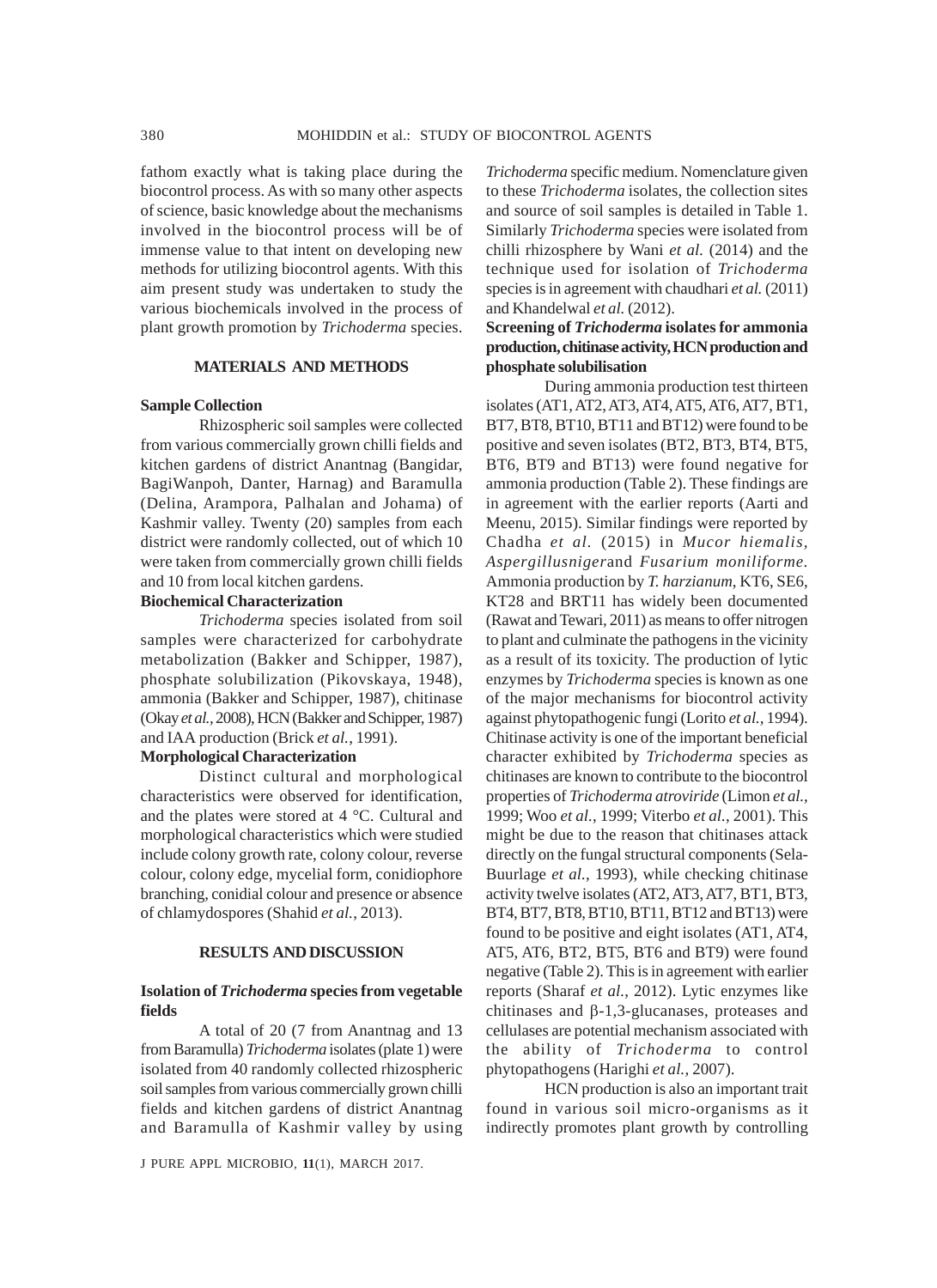| District  | Location   | Isolate<br>name | Source           |
|-----------|------------|-----------------|------------------|
| Anantnag  | Danter     | AT1             | Kitchen garden   |
|           | Bangidar   | AT2             | Commercial field |
|           | Bangidar   | AT3             | Commercial field |
|           | Harnag     | AT4             | Commercial field |
|           | Harnag     | AT5             | Kitchen garden   |
|           | BagiWanpoh | AT6             | Commercial field |
|           | BagiWanpoh | AT7             | Commercial field |
| Baramulla | Delina     | RT1             | Kitchen garden   |
|           | Delina     | BT2             | Kitchen garden   |
|           | Delina     | BT3             | Kitchen garden   |
|           | Arampora   | BT4             | Commercial field |
|           | Arampora   | BT5             | Commercial field |
|           | Arampora   | BT6             | Commercial field |
|           | Arampora   | BT7             | Commercial field |
|           | Palhalan   | BT <sub>8</sub> | Commercial field |
|           | Palhalan   | BT <sub>9</sub> | Commercial field |
|           | Palhalan   | BT10            | Commercial field |
|           | Johama     | BT11            | Kitchen garden   |
|           | Johama     | <b>BT12</b>     | Kitchen garden   |
|           | Johama     | BT13            | Kitchen garden   |

**Table 1.** Details of *Trichoderma* isolates isolated from rhizospheric soils of chilli fields

some soil borne diseases (Kremer and Souissi, 2001; Siddiqui *et al.*, 2006), while screening for HCN only three isolates (AT3, AT5 and AT7) were found positive and rest were found negative. This is in agreement with earlier reports (Aarti and Meenu., 2015). The metabolite HCN production by fungal isolates SE6, KT28 and BRT11 has widely been reported as a possible mechanism of disease control (Rawat and Tewari 2011). Similar results were obtained by Ngoma *et al.* (2013) in case of bacterial isolates. While in case of phosphate solubilisation test, none of the isolate was found to be positive. *Trichoderma* species are widely known for releasing phosphatases into soil and release the otherwise unavailable phosphate forms from tricalcium phosphate primirily (Saraf *et al.,* 2013). Phosphate solubilizing efficiency of different isolates of *T. harzianum* was observed by Tallapragada and Gudimi (2011) on Sperber's medium with modifications and it was observed that many of the isolates of Trichoderma isolates do not solubilize phosphate.

| S.<br>No.      | Isolates        | Ammonia<br>production | Chitinase<br>activity | $\rm HCN$<br>production | Phosphate<br>solubilisation |
|----------------|-----------------|-----------------------|-----------------------|-------------------------|-----------------------------|
| 1              | AT1             | $+$                   |                       |                         |                             |
| $\overline{2}$ | AT2             | $^{+}$                | $\! + \!\!\!\!$       |                         |                             |
| 3              | AT3             | $^{+}$                | $+$                   | $^{+}$                  |                             |
| $\overline{4}$ | AT4             | $+$                   |                       |                         |                             |
| 5              | AT <sub>5</sub> | $^{+}$                |                       | $^{+}$                  |                             |
| 6              | AT6             | $+$                   |                       |                         |                             |
| 7              | AT7             | $^{+}$                | $+$                   | $^{+}$                  |                             |
| $8\,$          | BT1             | $+$                   | $^{+}$                |                         |                             |
| 9              | BT <sub>2</sub> |                       |                       |                         |                             |
| 10             | BT3             |                       | $+$                   |                         |                             |
| 11             | BT4             |                       | $+$                   |                         |                             |
| 12             | BT5             |                       |                       |                         |                             |
| 13             | BT6             |                       |                       |                         |                             |
| 14             | BT7             | $^{+}$                | $+$                   |                         |                             |
| 15             | BT <sub>8</sub> | $^{+}$                | $+$                   |                         |                             |
| 16             | BT <sub>9</sub> |                       |                       |                         |                             |
| 17             | <b>BT10</b>     | $+$                   | $+$                   |                         |                             |
| 18             | <b>BT11</b>     | $^{+}$                | $+$                   |                         |                             |
| 19             | <b>BT12</b>     | $^{+}$                | $+$                   |                         |                             |
| 20             | <b>BT13</b>     |                       | $+$                   |                         |                             |

**Table 2.** Screening of various isolates of *Trichoderma* species for ammonia production, chitinase activity, HCN production and Phosphate solubilisation

J PURE APPL MICROBIO*,* **11**(1), MARCH 2017.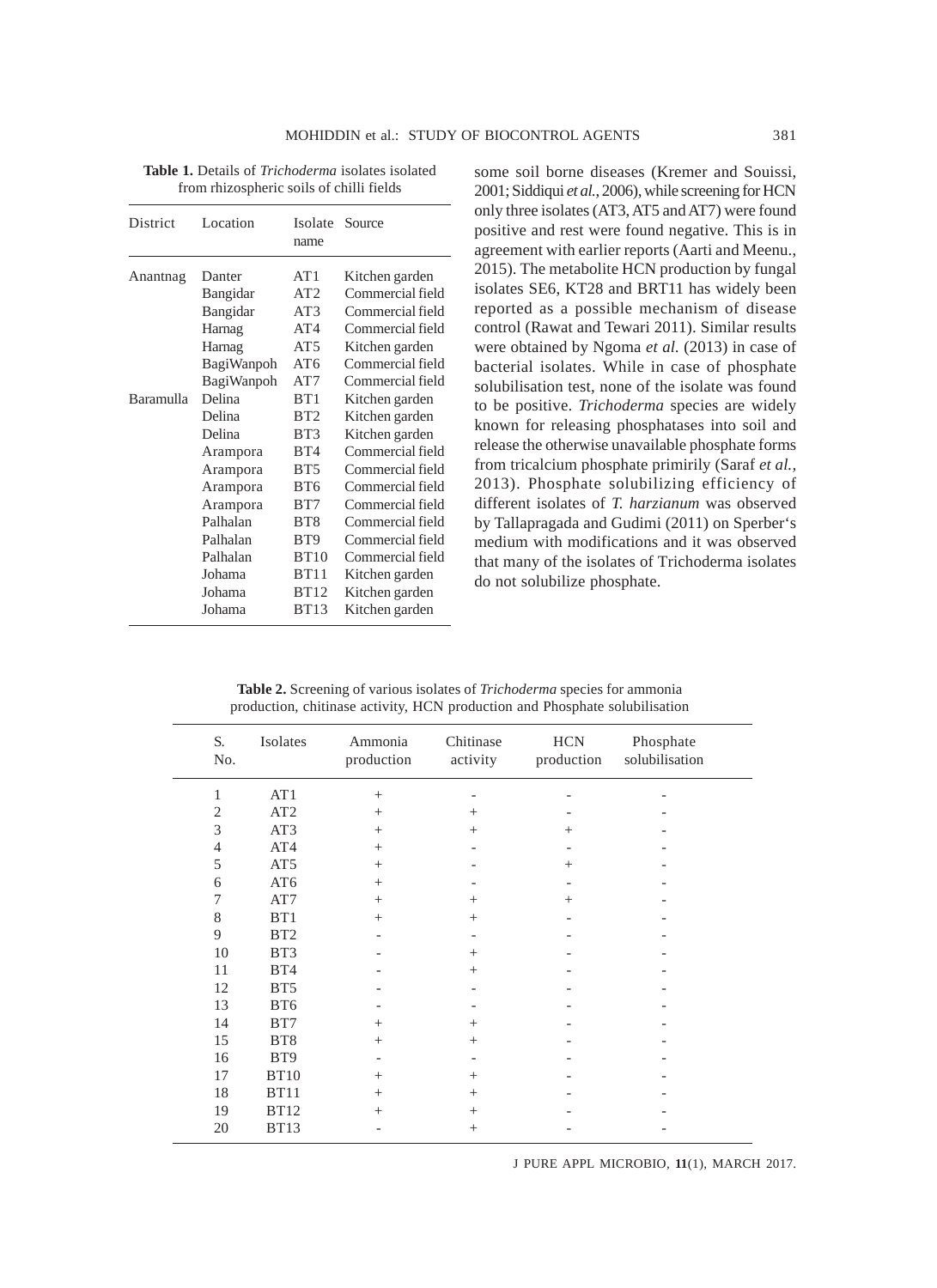| Name of<br>the isolate | Colony<br>color | Colony<br>edge | Common characters among all isolates                         |
|------------------------|-----------------|----------------|--------------------------------------------------------------|
| AT1                    | Dark green      | Wavy           | Conidial color: GreenConidiophore branching: Highly branched |
| AT <sub>2</sub>        | Dark green      | Wavy           | regularMycelial form Floccose to ArachnoidReverse color:     |
| AT3                    | Dark green      | Wavy           | ColorlessColony growth rate (cm/day) : 8-9 in 3              |
| AT <sub>4</sub>        | Dark green      | Wavy           | daysMycelial color: Watery white                             |
| AT <sub>5</sub>        | Dark green      | Wavy           |                                                              |
| AT <sub>6</sub>        | Dark green      | Wavy           |                                                              |
| AT7                    | Dark green      | Wavy           |                                                              |
| B <sub>T1</sub>        | Light green     | Wavy           |                                                              |
| BT <sub>2</sub>        | Light green     | Wavy           |                                                              |
| BT <sub>3</sub>        | Light green     | Smooth         |                                                              |
| BT4                    | Light green     | Smooth         |                                                              |
| BT <sub>5</sub>        | Light green     | Smooth         |                                                              |
| BT <sub>6</sub>        | Light green     | Wavy           |                                                              |
| BT7                    | Light green     | Wavy           |                                                              |
| BT <sub>8</sub>        | Light green     | Wavy           |                                                              |
| BT <sub>9</sub>        | Light green     | Smooth         |                                                              |
| <b>BT10</b>            | Light green     | Smooth         |                                                              |
| <b>BT11</b>            | Light green     | Smooth         |                                                              |
| <b>BT12</b>            | Light green     | Smooth         |                                                              |
| <b>BT13</b>            | Light green     | Smooth         |                                                              |

**Table 3.** Cultural and morphological characteristics of *Trichoderma* isolates

# **Table 4.** Carbohydrate metabolisation by various isolates of *Trichoderma* species

| S.             | Isolates        | Carbohydrate metabolisation |                  |                 |         |         |
|----------------|-----------------|-----------------------------|------------------|-----------------|---------|---------|
| No.            |                 | Glucose                     | Fructose Lactose |                 | Sucrose | Maltose |
| 1              | AT1             | $^{+}$                      | $^{+}$           | $\! + \!\!\!\!$ | $^{+}$  | $^{+}$  |
| $\mathfrak{2}$ | AT <sub>2</sub> | $^{+}$                      | $^{+}$           | $^{+}$          | $^{+}$  | $^{+}$  |
| 3              | AT3             | $^{+}$                      | $^{+}$           | $^{+}$          | $^{+}$  | $^{+}$  |
| $\overline{4}$ | AT4             | $^{+}$                      | $^{+}$           | $^{+}$          | $^{+}$  | $+$     |
| 5              | AT <sub>5</sub> | $^{+}$                      | $^{+}$           | $^{+}$          | $^{+}$  | $^{+}$  |
| 6              | AT6             | $^{+}$                      | $^{+}$           |                 |         | $+$     |
| 7              | AT7             | $^{+}$                      | $\! + \!\!\!\!$  |                 |         | $+$     |
| 8              | BT1             | $^{+}$                      | $^{+}$           |                 |         |         |
| 9              | BT <sub>2</sub> | $^{+}$                      | $^{+}$           |                 |         |         |
| 10             | BT3             | $^{+}$                      | $^{+}$           |                 |         |         |
| 11             | BT4             | $^{+}$                      | $^{+}$           |                 |         |         |
| 12             | BT5             | $^{+}$                      |                  |                 |         |         |
| 13             | BT6             | $^{+}$                      |                  |                 |         |         |
| 14             | BT7             | $^{+}$                      | $^{+}$           |                 |         |         |
| 15             | BT8             | $^{+}$                      | $^{+}$           |                 |         |         |
| 16             | BT <sub>9</sub> | $^{+}$                      | $^{+}$           |                 |         |         |
| 17             | <b>BT10</b>     | $^{+}$                      | $^{+}$           |                 |         |         |
| 18             | <b>BT11</b>     | $^{+}$                      | $^{+}$           |                 |         |         |
| 19             | <b>BT12</b>     | $^{+}$                      | $^{+}$           |                 |         |         |
| 20             | <b>BT13</b>     | $^{+}$                      | $^{+}$           |                 |         |         |

J PURE APPL MICROBIO*,* **11**(1), MARCH 2017.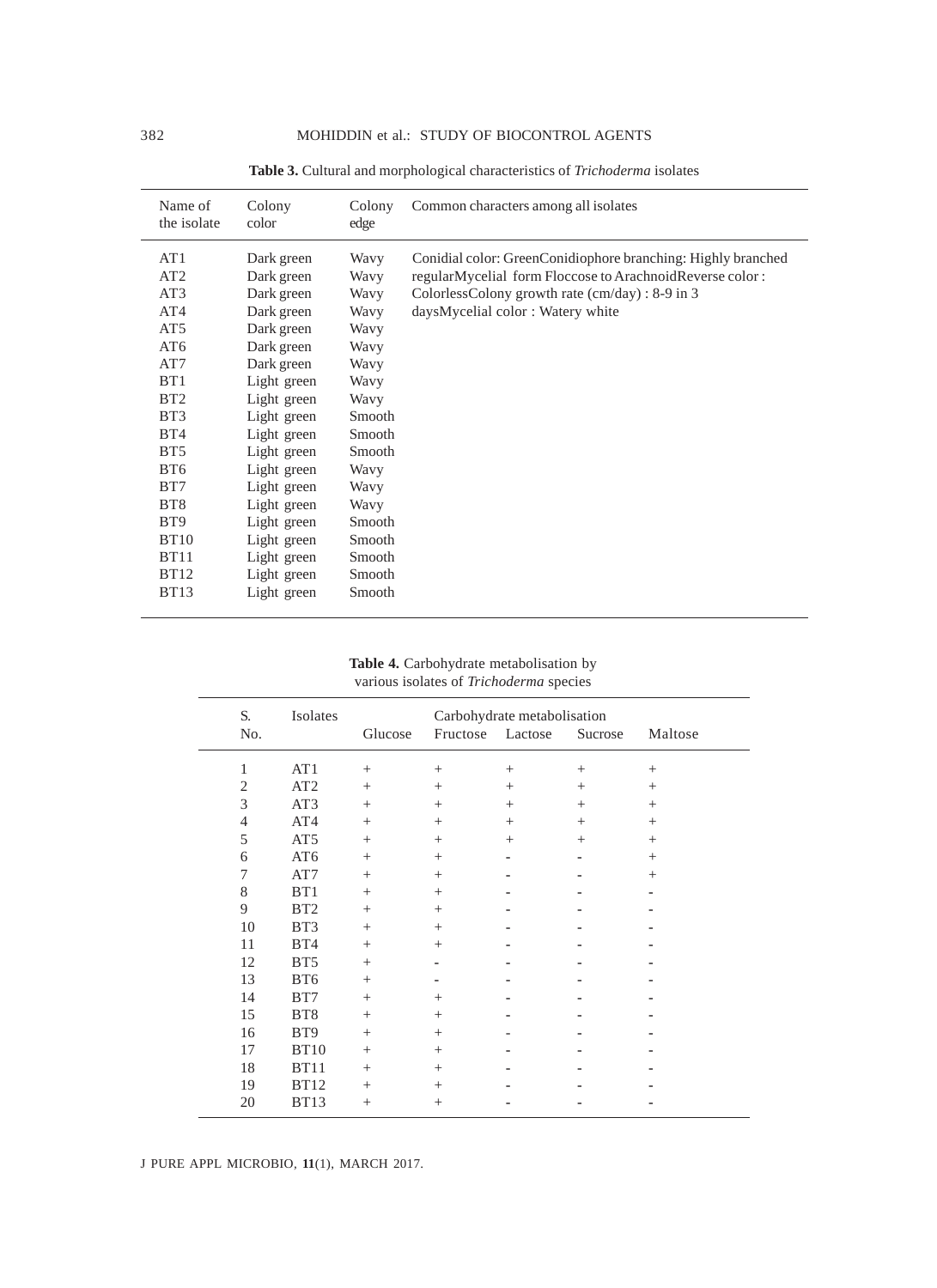

**Fig. 1.** Production of IAA by various isolates of *Trichoderma* species

# **Production of IAA by various isolates of** *Trichoderma* **specie**

Microbial synthesis of the phytohormone auxin (indole-3-acetic acid/indole acetic acid/IAA) has been known for a long time. It is reported that 80% of microorganisms isolated from the rhizosphere of various crops possess the ability to synthesize and release auxins as secondary metabolites (Patten and Glick, 1996). During IAA production test all the isolates were found to produce IAAhowever their production amount varied considerably. Maximum IAA was produced by isolate BT9 (6.605 ìg mL<sup>-1</sup>) followed by BT6 (5.278) ìg mL-1), BT11 (3.408 ìg mL-1) and AT3 (3.317 ìg mL-<sup>1</sup>) while minimum IAA was produced by isolate AT1 (1.538 ìg mL-1) (Fig. 1). Resende *et al.* (2014) also reported the production of IAA by various isolates of *Trichoderma* and the amount of IAA produced varied from as low as 1.21ìg mL-1 and as high as 2.18 ìg mL<sup>-1</sup>and thus supporting our findings. Similar findings were recorded by Aarti and Meenu (2015), Gravel *et al.* (2007) and Badawi *et al.* (2011) in *Trichoderma* species.

## **Carbohydrate metabolization by various isolates of** *Trichoderma* **species**

During these tests, it was found that all the isolates metabolized glucose. Similarly all the isolates metabolized Fructose except isolates BT5 and BT6. It was found that only five isolates (AT1, AT2, AT3, AT4 and AT5) metabolized lactose and sucrose while seven isolates (AT1, AT2, AT3, AT4, AT5, AT6 and AT7) were found to metabolize maltose (Table 3). Kubicek *et al.* (2003) also detected the species-specific metabolic properties of *Trichoderma*. The carbon sources supported best growth in all species detected were: dmannitol, *N*-acetyl-d-glucosamine, l-erythritol, glycerol, fructose, fucose, l-arabinose, d-galactose, and xylitol and thus authenticatingour findings further even though there were some isolates lacking the ability to metabolize lactose and sucrose may be as a result of certain enzymatic complications. Similar findings were observed by Monga (2001) and Mehta *et al.* (2012).

### **Cultural and morphological characterization of** *Trichoderma* **isolate (AT3)**

Although cultural and morphological characteristics of all the isolates were studied, our main focus was on the potential *Trichoderma* isolate (AT3). The characteristics which were studied include colony growth rate, colony colour, reverse colour, colony edge, mycelial form, conidiophore branching, conidial colour and presence or absence of chlamydospores (Table 4). After studying these characteristics *Trichoderma* isolate (AT3) was found to resemble *Trichoderma harzianum*.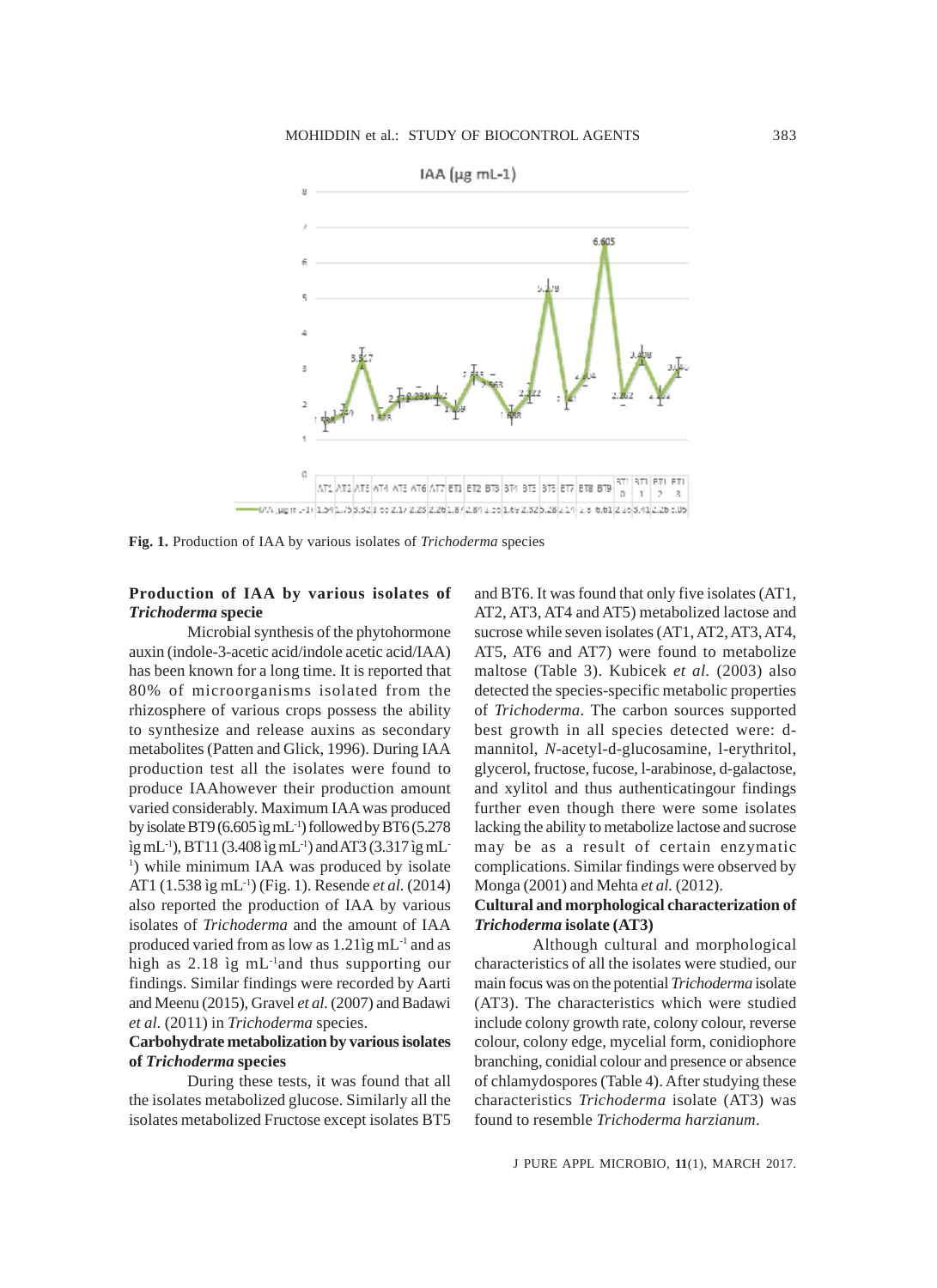#### **ACKNOWLEDGEMENTS**

The financial assistance from the University Grants Commission, New Delhi through a research project (No. 43-15/2014 (SR) that supported this study is gratefully acknowledged.

### **REFERENCES**

- 1. Aarti, T and Meenu, S. Role of volatile metabolites from *Trichoderma citrinoviride* in biocontrol of phytopathogens. *International Journal of Research in Chemistry and Environment.,* 2015; **5**: 86-95.
- 2. Badawi, F.S.F., Biomy, A.M.M and Desoky, A.H. Peanut plant growth and yield as influenced by co-inoculation with *Brady-rhizobium* and some rhizo-micro-organisms under sandy loam soil conditions. *Annual Journal of Agricultural Science.,* 2011; **56**: 17-25.
- 3. Bakker, A.W. and Schippers, B. Microbial cyanide production in the rhizosphere in relation to potato yield reduction and *Pseudomonas* species mediated plant growth stimulation. *Soil Biology and Biochemistry.,* 1987; **19**: 451-457.
- 4. Bakker, A.W. and Schippers, B. Microbial cyanide production in the rhizosphere in relation to potato yield reduction and *Pseudomonas* species mediated plant growth stimulation. *Soil Biology and Biochemistry.* 1987; **19**: 451-457.
- 5. Benítez, T., Rincon, A.M., Limon, M.C. and Codon, A.C. Biocontrol mechanisms of *Trichoderma* strains. *Int. Microbiol,* 2004; **7**: 249-260.
- 6. Brick, J.M., Bostock, R.M. and Silvertsone, S.E. Rapid *in situ* assay for indole acetic acid production by bacteria immobilized on a nitrocellulose membrane. *Applied Environmental Microbiology.* 1991; **57**: 535-538.
- 7. Brick, J.M., Bostock, R.M. and Silvertsone, S.E. Rapid *in situ* assay for indole acetic acid production by bacteria immobilized on a nitrocellulose membrane. *Applied Environmental Microbiology.* 1991; **57**: 535-538.
- 8. Cavalcante, R.S., Lima, H.L.S., Pinto, G.A.S., Gava, C.A.T. and Rodrigues, S. Effect of moisture on *Trichoderma* conidia production on corn and wheat bran by solid state fermentation. *Food Bioprocess Technol.* 2008; **1**: 100-104.
- 9. Chadha, N., Prasad, R. and Varma, A. Plant promoting activities of fungal endophytes associated with tomato roots from central himalya, India and their interaction with *Piriformosporaindica*. *International Journal of Pharma and Bio Sciences.* 2015; **6**: 333 - 343.

J PURE APPL MICROBIO*,* **11**(1), MARCH 2017.

- 10. Chaudhari, P. J., Shrivastava, P and Khadse, A. C. Substrate evaluation for mass cultivation of *Trichoderma viride*. *Asiatic Journal of Biotechnology Resources.* 2011; **2**: 441-446.
- 11. Gravel, V., Antoun, H. and Tweddel, R.J. Growth stimulation and fruit yield improvement of greenhouse tomato plants by inoculation with *Pseudomonas putida* or *Trichoderma atroviride*: Possible role of indole acetic acid (IAA). *Soil biology and Biochemistry.* 2007; **39**: 1968-1977.
- 12. Harighi, M.J., Zamani, M.R. and Motallebi, M. Evaluation of antifungal activity of purified chitinase 42 from *Trichoderma atroviride* PTCC5220, *Biotechnol.* 2007; **6**: 28-36.
- 13. Khandelwal, M., Datta, S., Mehta, J., Naruka, R., Makhijani, K., Sharma, G., Kumar, R. and Chandra, S. Isolation, characterization & biomass production of *Trichoderma viride* using various agro products- a biocontrolagent. *Advances in Applied Science Research.* 2012; **3**: 3950-3955.
- 14. Kremer, R. J. and Souissi, T. Cyanide production by rhizobacteria and potential for suppression of weed seedling growth. *Current Microbiology.* 2001; **43**: 182-186.
- 15. Kubicek, C.P., Bissett, J., Druzhinina, I., Gradinger, C.K. and Szakacs, G. Genetic and metabolic diversity of *Trichoderma*: a case study on South-East Asian isolates. *Fungal Genetics and Biology*. 2003; **38**: 310–319.
- 16. Limon, M.C., Pintor-Toro, J.A. and Benitez, T. Increased antifungal activity of *Trichoderma harzianum* transformants that overexpress a 33- KDa chitinase. *Phytopathology.* 1999; **89**: 254- 261.
- 17. Lo, C.T., Nelson, E.B., Hayes, C.K. and Harman, G.E. Ecological Studies of Transformed *Trichoderma harzianum* Strain 1295-22 in the Rhizosphere and on the Phylloplane of Creeping Bentgrass. *Phytopathology.* 1998; **88**: 129-136.
- 18. Lorito, M., Hayes C.K., Di Pietro A., Woo S.L. and Harman G.E. Purification, characterization, and synergistic activity of a glucan-b-1,3 glucosidase and a N-acetyl-b-glucosaminidase from *Trichoderma harzianum*, *Phytopathol.* 1994; **84**: 398-406.
- 19. Mehta, J., Khandelwal, M., Datta, S., Naruka, R, Makhijani, K., Sharma, G., Kumar, R. and Chandra, S. Isolation, characterization and biomass production of *Trichoderma viride* using various agro-products. *Advances in Applied Science Research.* 2012; **3**: 3950-3955.
- 20. Monga, D. Effect of carbon and nitrogen sources on spore germination, biomassproduction and antifungal metabolites by species of *Trichoderma* and *Gliocladium*. *Indian*